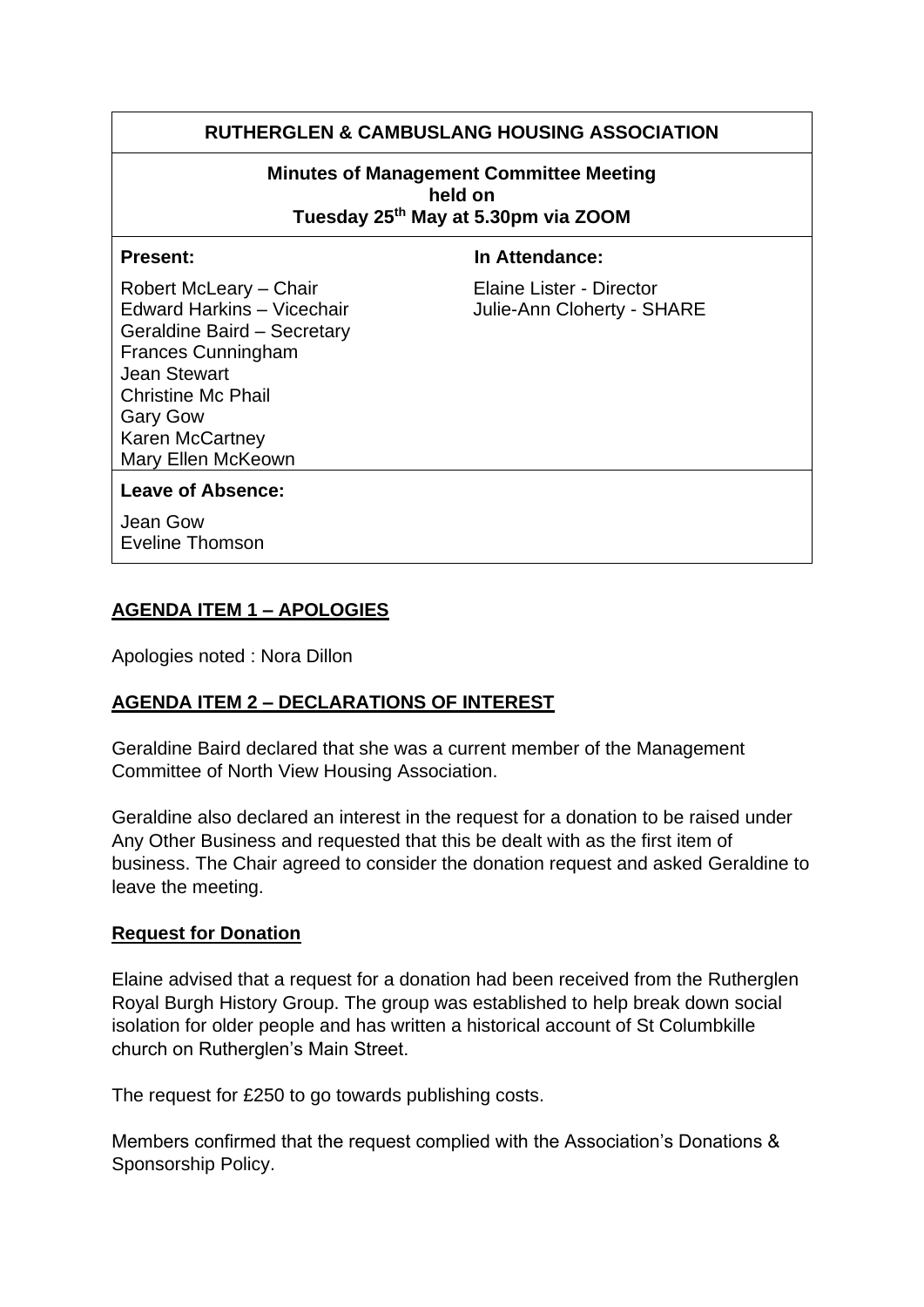The Committee approved the request for £250 donation to the group.

## **AGENDA ITEM 3 – MINUTES OF PREVIOUS MEETING: 6 th April 2021**

Edward noted that under Agenda Item 5.8, it was Robert that noted he was on the EVH Board.

With the noted amendment, the minutes of the previous meeting held on 6<sup>th</sup> April 2021 were noted as a true record.

Proposed : Geraldine Baird

Seconded : Jean Stewart

#### **Agenda Item 3.1 Matters Arising**

#### **3.1.1 Furlough/Employees Retention Scheme** (Previous Agenda Item 3.1.1)

Committee noted that the member of staff previously on furlough had returned to working 3 days a week, remaining on furlough for the other 2 days.

#### **3.1.2 Committee Survey** (Previous Agenda Item 9.0)

Committee noted that the survey would be re-written to include questions on members' view on re-opening the office, re-turning to physical meeting in the office to reflect the easing of restrictions and the move to tier 0.

## **3.1.3 Office Let** (Previous Agenda Item 11.1)

Committee noted that the prospective let had fallen through due as the Association could not /would not meet the terms asked for by the interested party.

#### **3.1.4 Model Rules** (Previous Agenda Item 11.2)

Committee noted that the report on the changes to the Model Rules would be presented at the next meeting for consideration.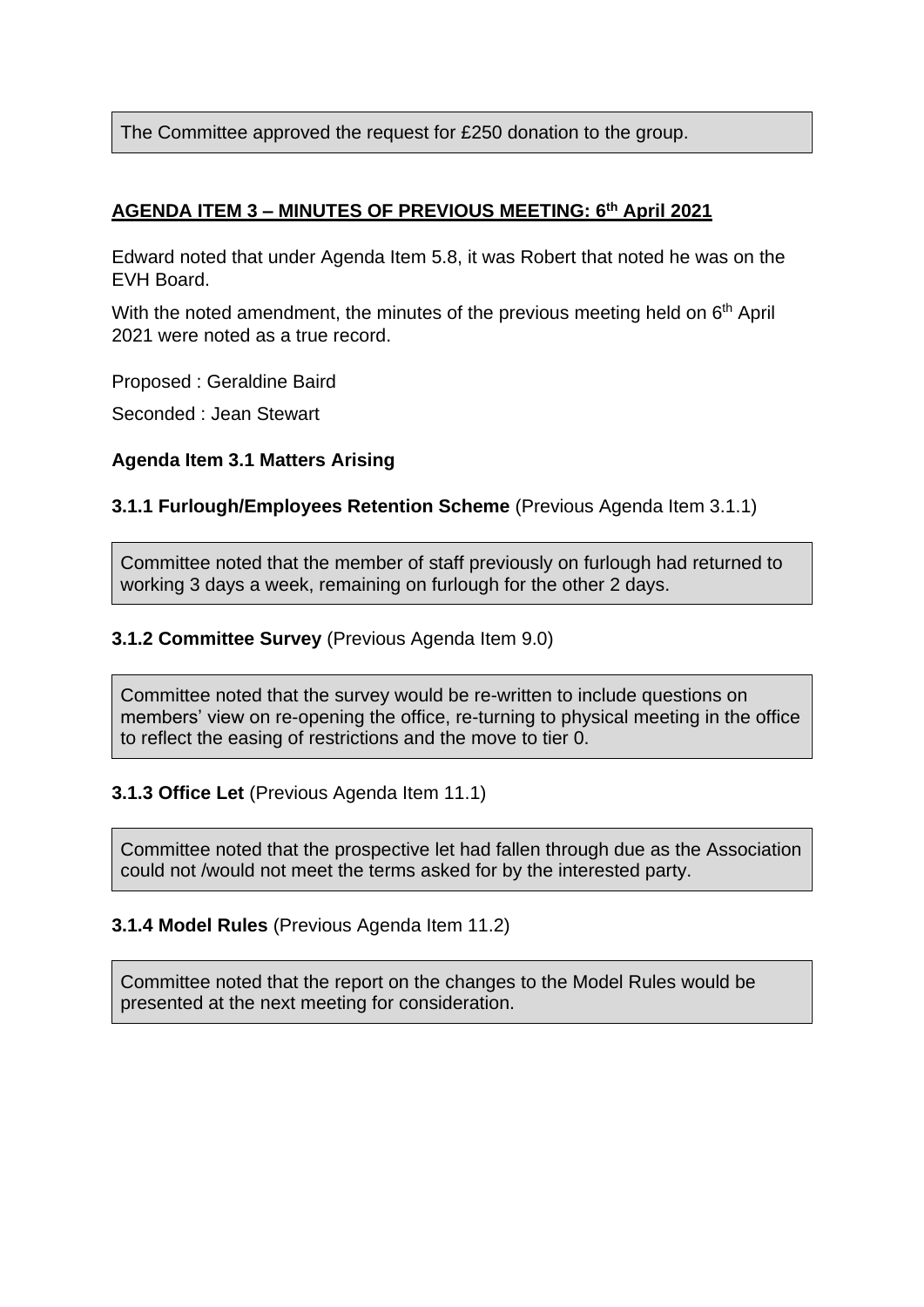# **AGENDA ITEM 4 – COMMITTEE DIGEST**

## **4.1 Service Delivery**

Elaine advised that in light of the Scottish Government's framework for moving to Tier 0 by the end of June a draft 'Return to Work Plan' would be presented as an a separate agenda item.

## **4.2 Monthly COVID Returns**

Elaine presented the return submitted to the Regulator for March and advised that the returns would be quarterly submissions as of the 1<sup>st</sup> April 2021.

#### **4.3 Ban on Evictions**

Elaine advised that the moratorium on carrying out evictions that been introduced during the pandemic was being lifted. She noted that the Association currently had no decrees granted that required actioning.

#### **4.4 SHARE Affiliation**

It was noted that the Association had renewed its annual affiliation with SHARE.

## **4.5 SHARE Director**

Elaine advised that Mary McLuskey had been appointed as Director of SHARE.

## **AGENDA ITEM 5.0 – COMMITTEE APPRAISALS 2021**

Julie-Anne Cloherty introduced herself and explained that, as a Learning & Development Officer for SHARE, she would be carrying out the appraisal this year.

She talked through the process and explained that the objectives of the exercise wre to;

- Demonstrate understanding, effectiveness and contribution of individual members and the Committee as a whole
- Consider what has been going well and where improvements could be made
- Identify any skills gaps within the Committee
- Consider what support members may require to allow them to carry out their role effectively

There was a discussion on the content of the appraisal questionnaire with concerns raised that the form was quite demanding and intimidating. Some members felt the questionnaire required members to be experts or professionals and that there may well be some areas that individual members were unsure of,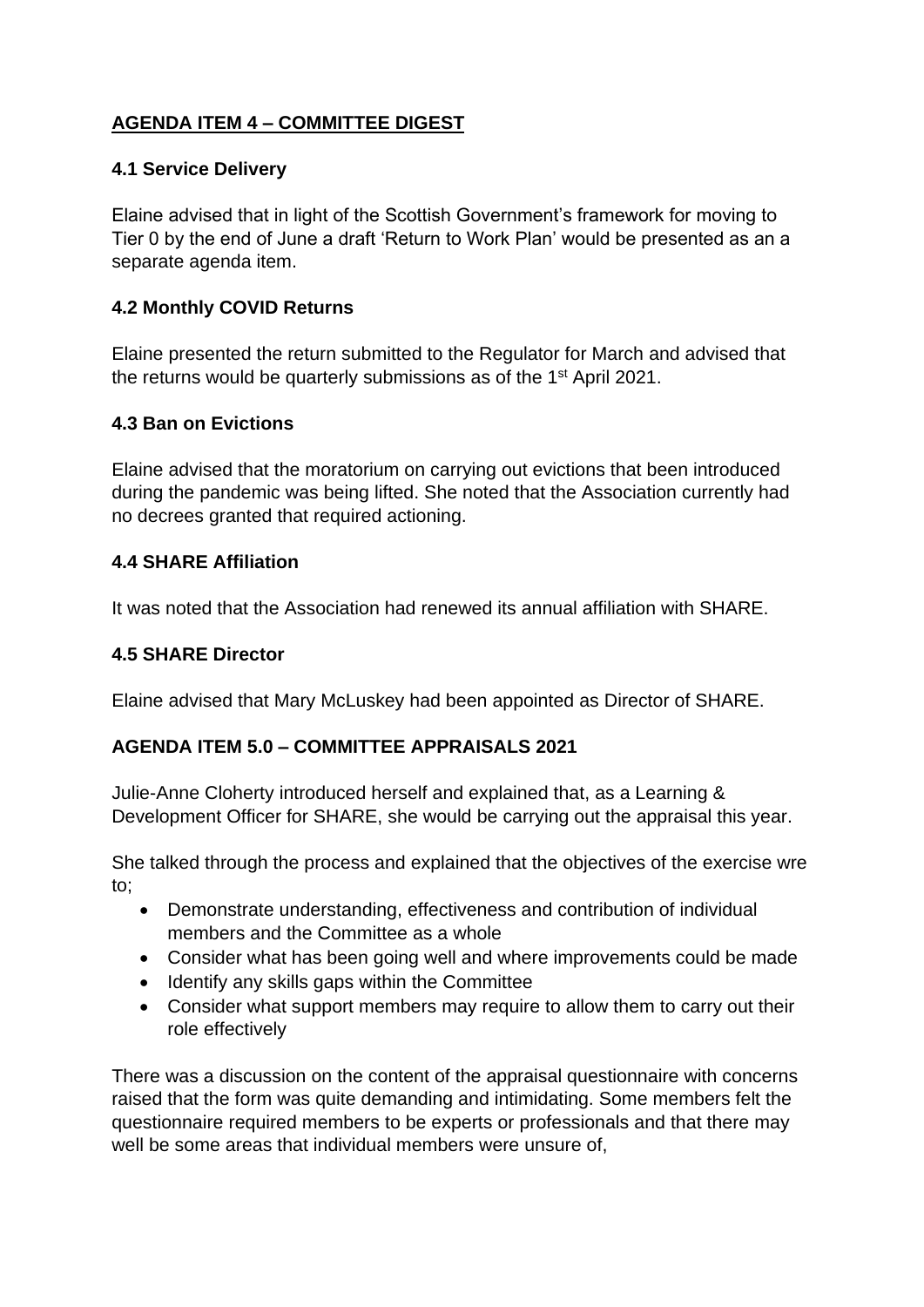Julie-Ann explained that the questionnaire had been designed to reflect the new Regulatory Framework and would be a starting point for the one-to-one discussions when areas where members were unsure of could be explored further.

After further discussion members agreed to proceed with the appraisal process and complete the questionnaire. They also agreed to make a suitable appointment with Julie-Anne for the one-to-one discussion.

## **AGENDA ITEM 6.0 –FINANCIAL REPORT**

#### **6.1 Treasury Management**

Elaine advised that the report had previously been considered in detail at the Finance & Audit Sub-Committee and was being recommended for approval.

Committee noted;

- The loan balance totalled £10.2m and the individual loan balances, interest rates, if loans were fixed or variable etc
- All convenants had been met for the period to 31<sup>st</sup> March 2021
- The cash balance as at 31<sup>st</sup> March 2021 was £1,967,385
- The recommendation to place £1.2m in 30 to 95 day notice accounts across 3 institutions to spread risk
- The need to explore options to fix more debts to comply with the Treasury Management Policy
- A valuation of the Association's stock was due to comply with loan agreements and the recommendation to include the unsecured stock as well

The Committee also noted that, as at 31st December 2021, LIBOR would not be used as the reference rate for loans and the recommendations for switching the Association's current loans.

Edward reported that members of the sub-Committee had had a very thorough discussion on the options based on very clear and simplified reports from Lucy who provided financial services on behalf of FMD. Both Robert and Gary agreed that the reports had been explained by Lucy and had given members a good explanation and understanding of the issues.

Committee accepted the recommendations from the Finance & Audit Sub-Committee and approved switching to the Bank of England's Base Rate. They further agreed to the switch dates being;

- Clydesdale Bank first interest period after 1st October
- Royal Bank of Scotland first interest period after 31<sup>st</sup> December
- Bank of Scotland  $-1$ <sup>st</sup> January 2022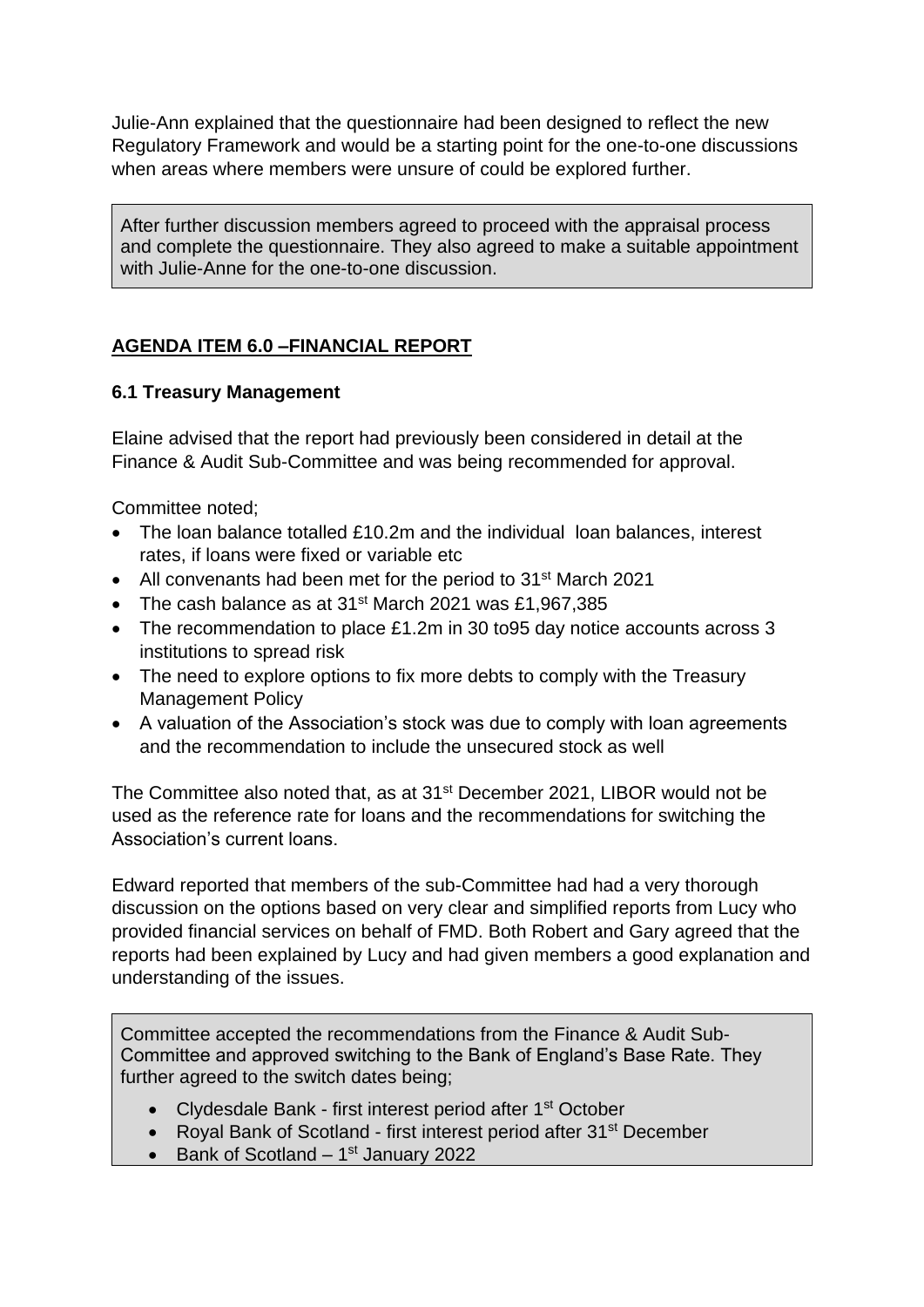Members also gave delegated authority to the Director, Senior Finance Officer and Finance Agent to action the approved recommendations

## **6.2 Management Accounts for year ending 31st March 2021**

Committee noted;

- A surplus of £1.09m against a budgeted surplus of £460,323 and the reasons for the variance
- The Association's net assets stood at £19.8m
- Long term loan balance had reduced to £9.2m
- Past pension deficit liability was now £100,300

Committee approved the Management Accounts for the year ending 31<sup>st</sup> March 2021

## **AGENDA ITEM 7.0 – ANNUAL RETURN ON THE CHARTER 2020/2021**

Committee members confirmed they had reviewed the return. Elaine advised that a report comparing performance with that of previous years would be presented to the Committee at a future meeting.

Geraldine referred to the fact that no medical adaptation had been carried during the year as a result of COVID and asked if the funding awarded for the year could be rolled over. Elaine confirmed that this was not an option.

Christine questioned the relevance of comparing some of this year's data with that of previous years given the delays, challenges and restriction imposed during the period.

After discussion, members unanimously approved the Annual Return on the Charter for 2020/2021 and instructed Elaine to submit it on behalf of the Committee.

Members also agreed to asking Lorna Shaw from Research Resources to make the draw for prize winners.

## **AGENDA ITEM 8.0 - COVID19 SANPSHOT SURVEY**

Elaine noted that the survey had achieved a good response rate and showed high levels of satisfaction with the services, advice and support etc provided by the Association though the pandemic. However, she commented that this might be because the levels of expectations amongst tenants with regards the additional support that could be provided may be low.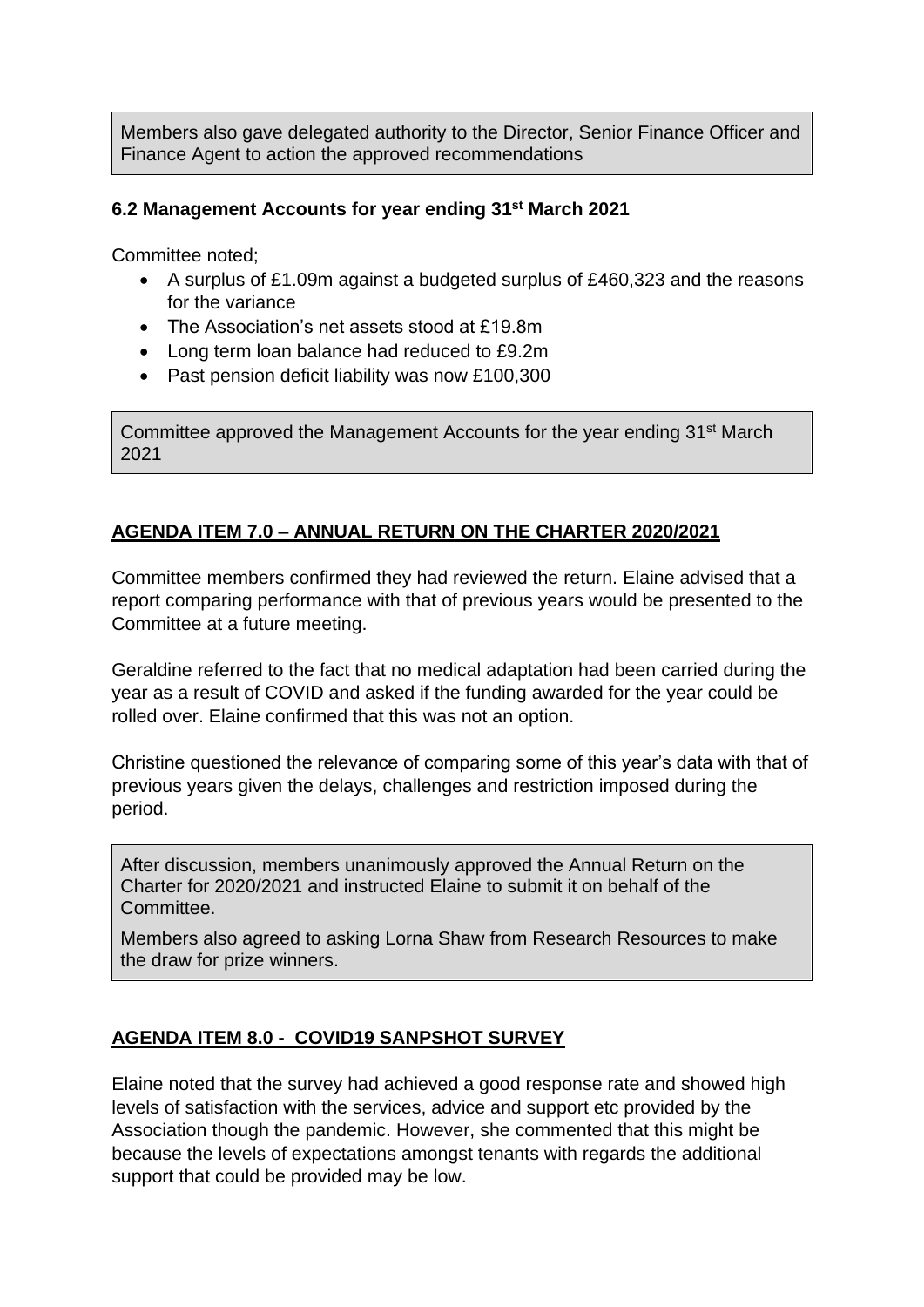Edward stated that he felt it was important for the Committee to fully consider the result of the survey and to do so in the light of other sources of data such as the ARC, other landlords etc.

Members agreed and acknowledged that the agenda for the current meeting was quite heavy and therefore did not allow adequate time for a full discussion.

Edward therefore proposed that the discussion on the results should be deferred to another meeting.

Members agreed to defer the discussion on the results of the survey should be deferred to a later meeting.

## **AGENDA ITEM 9.0 – RETURN TO WORK PLAN**

Elaine explained that in order to prepare for the lifting of restrictions and the move to Tier 0 an initial plan had been drafted to facilitate a phased return to;

- Return to office working
- Re-opening the offices to the public
- Resuming home visits, in-house inspections and face-to-face meetings
- Options for future meetings of the Management Committee

Elaine further advised that staff were to be issued with a short survey to gather information on their concerns, suggestions etc for returning to resuming full service delivery.

Members noted that, throughout the pandemic, staff had continued to provide a service to customers.

Committee discussed the draft plan presented and noted that the timescales were dependent on guidance from the Scottish Government and were therefore subject to change. Members reiterated that the priority had to be the safety of staff, customers, contractors and Committee members.

Committee noted the draft plan.

## **AGENDA ITEM 10.0 – MEMBERSHIP APPLICATION**

Committee approved the application from membership.